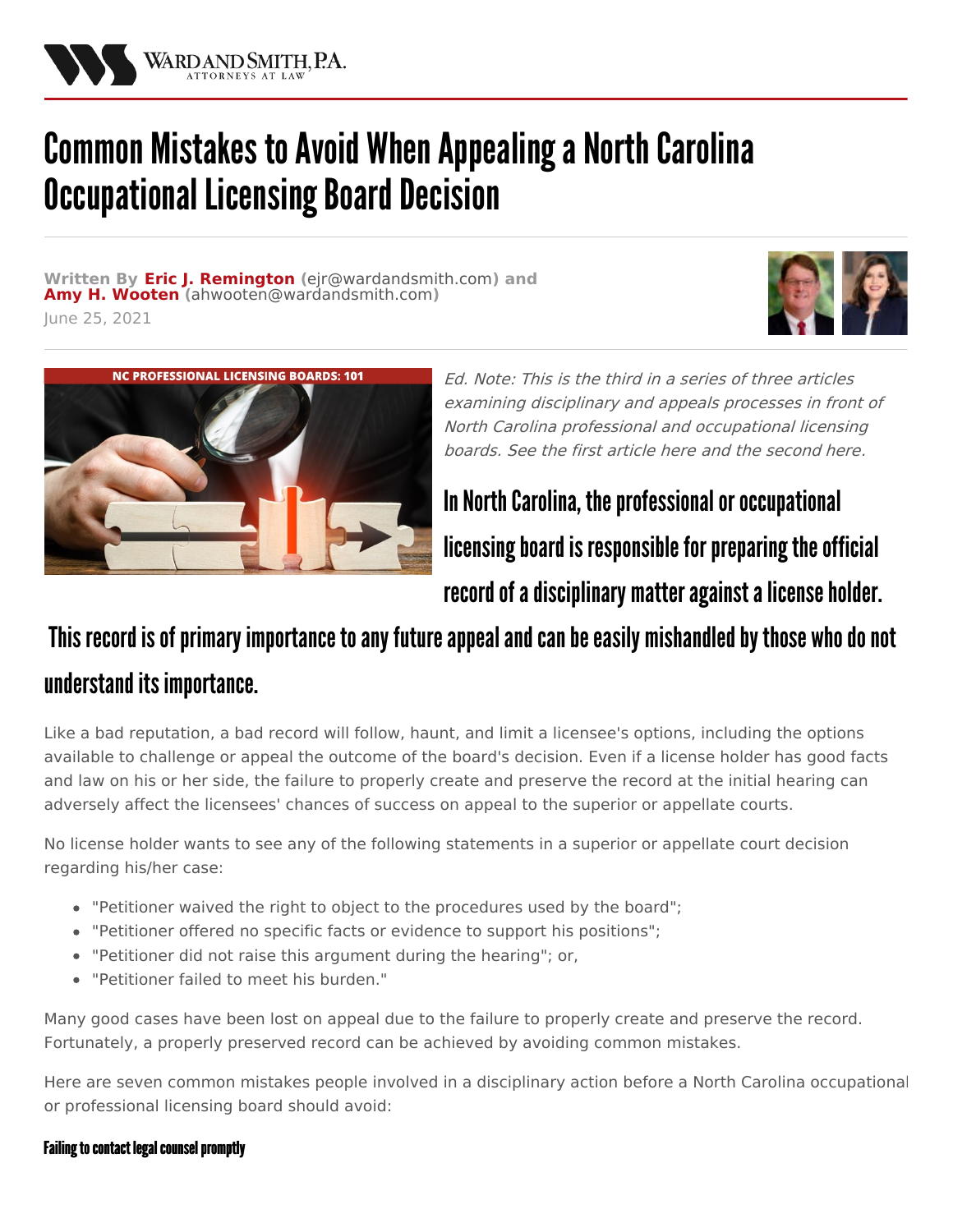At times, professionals may wait to hire counsel based on whether or not their "malpractice" or "professional liability coverage" will "cover it." Waiting is generally a mistake. Whether or not you have insurance, you should contact a lawyer immediately, preferably one with experience in administrative law and/or professional license defense. Your attorney should be familiar with licensing boards and the disciplinary process.

A good defense attorney will be able to advise you as to what facts, evidence, and arguments should be presented to the board. A good attorney also can help craft responses to the Board's investigation that serve to protect your interests without disclosing confidential or privileged information. Having experienced counsel guide you through the initial stages of the disciplinary process may result in a quicker resolution of the matter and help you avoid a hearing before the board.

## **Failing to comply with deadlines**

Failing to respond to a board notice, complaint, motion, or another pleading in a timely manner may result in a waiver of important legal rights. Missing a deadline may also result in sanctions or some other disciplinary action that may not have otherwise been imposed.

Many North Carolina licensing boards have rules that make failure to respond to a board notice, complaint, motion, or another pleading on time a violation of the board's rules, which can give rise to additional sanctions. Your legal counsel will take steps to ensure that all filing deadlines are met so that you are not barred from pursuing critical claims or defenses or otherwise found in default.

#### Failing to object to procedures used by the board

A board disciplinary hearing must be conducted in a fair and impartial manner. A license holder has the right to challenge the procedural fairness of the hearing held by the board. In other words, the license holder may not remain quiet in a board hearing, await the board's decision, and, if it is unfavorable, then attack the fairness of the decision based on procedural defects which were not brought to the board's attention during the hearing when, if they were in fact defects, they could have been corrected.

A professional licensing defense attorney will ensure that the procedures the board follows are fair and, if needed, will assert a timely objection to any procedures that violate the due process rights of the license holder.

#### Failing to file or object to pre-hearing motions

A licensee has the right to file and object to motions that are made before the disciplinary hearing. Certain motions must be made or objected to prior to the hearing. Filing timely pre-hearing motions, such as motions regarding the admission of evidence, motions to dismiss the complaint or certain allegations, motions for summary judgment when the material facts are not in dispute, etc., are important to creating and preserving issues for appeal.

A well-written motion might force counsel for the board to respond in a manner that will be helpful to the defense. A well-drafted motion might also create an opportunity for settlement or mediation discussions prior to a hearing in front of the board. The motions may be denied, but issues raised in the motions will be preserved in the record. An experienced attorney will pursue and defend against pre-hearing motions as part of an overall defense strategy.

#### Failing to offer or object to evidence presented to the board

A board must base its decision on substantial, admissible evidence. The only evidence that is properly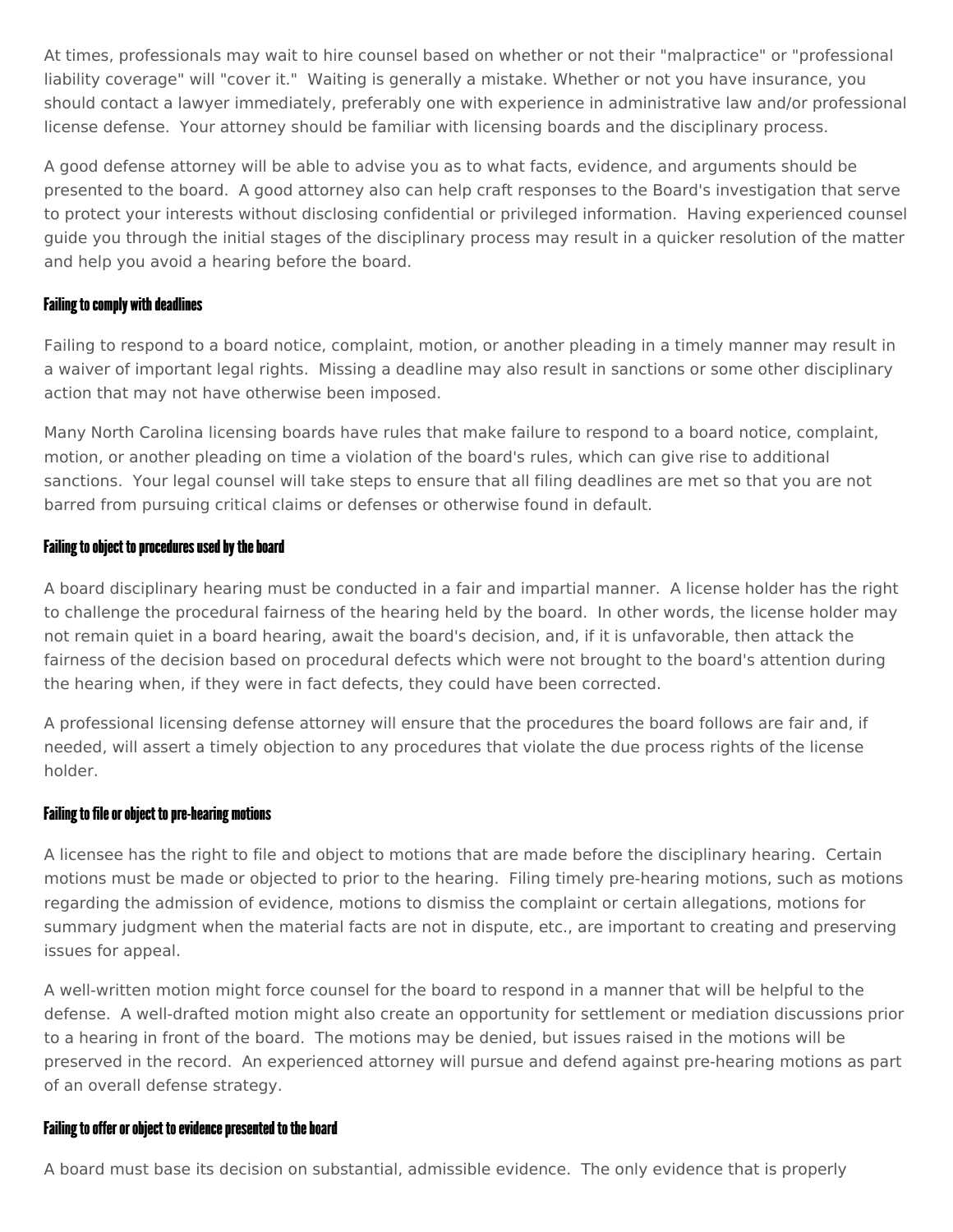admitted can be considered by the board in making its decision. Likewise, only proper and timely objections to inadmissible evidence will protect the record. If an objection is made and a ruling is not obtained from the board, the record will not be properly preserved for appeal on that issue.

Experienced legal counsel will consider when and how to offer or object to evidence submitted to the board.

# Failing to raise defenses or other arguments during the hearing

Ordinarily, the superior court and North Carolina Court of Appeals will not review an issue that was not properly raised or preserved for appeal during the disciplinary hearing before the board.

In order to preserve an issue for review, a license holder must present to the board a timely request stating the specific grounds for the ruling the party desired the board to make. It also is necessary for the license holder to obtain a ruling upon the request, objection, or motion.

While this general rule requiring the parties to make an objection or raise an issue during the hearing may seem harsh, it plays an integral role in preserving the efficiency and integrity of the appeals process because it allows the board to correct an error that is timely brought to its attention, thereby preventing unnecessary appellate review.

An experienced professional licensing attorney will develop evidence to support applicable defenses and will properly raise and preserve issues and objections for appeal.

# Failing to make offers of proof and obtain rulings on them

A license holder may claim that the board erred in a ruling to admit or exclude evidence made before or during the disciplinary hearing. If the ruling excludes evidence, the license holder must inform the board of its substance by offering proof to preserve the issue for appeal. For example, if the board rules that a witness will not be able to testify, the license holder must create a record of what the witness would have said by making an offer of proof to the board.

A formal offer of proof is not required to preserve the error, but the license holder must at least inform the board of what the evidence would have shown and why the evidence should have been admitted. In making a proffer to preserve the record, an experienced defense attorney will give (i) a detailed summary of the substance of the excluded evidence; (ii) all the things expected to be shown or proved by the evidence; and (iii) all the grounds on which the evidence should be admitted.

## **Conclusion**

Properly preserving issues for appeal and making a complete record at the board hearing involves more than just objecting to and raising issues in a timely manner. It involves an assessment of the whole case, applicable laws and agency rules, and strategic decisions regarding issues that should and should not be pursued at the board hearing.

Licensees who represent themselves during the early stages of a disciplinary action may severely hurt their case by not properly objecting, failing to raise vital issues in a timely manner, or making other strategic errors that cannot be overcome.

Promptly engaging an attorney who has experience in administrative law or professional license defense may increase a licensee's chances of successfully defending an action initiated by a professional licensing board.

Ward and Smith has a dedicated **[Professional](/practice-areas/professional-licensing) Licensing Group** comprised of a team of attorneys with a